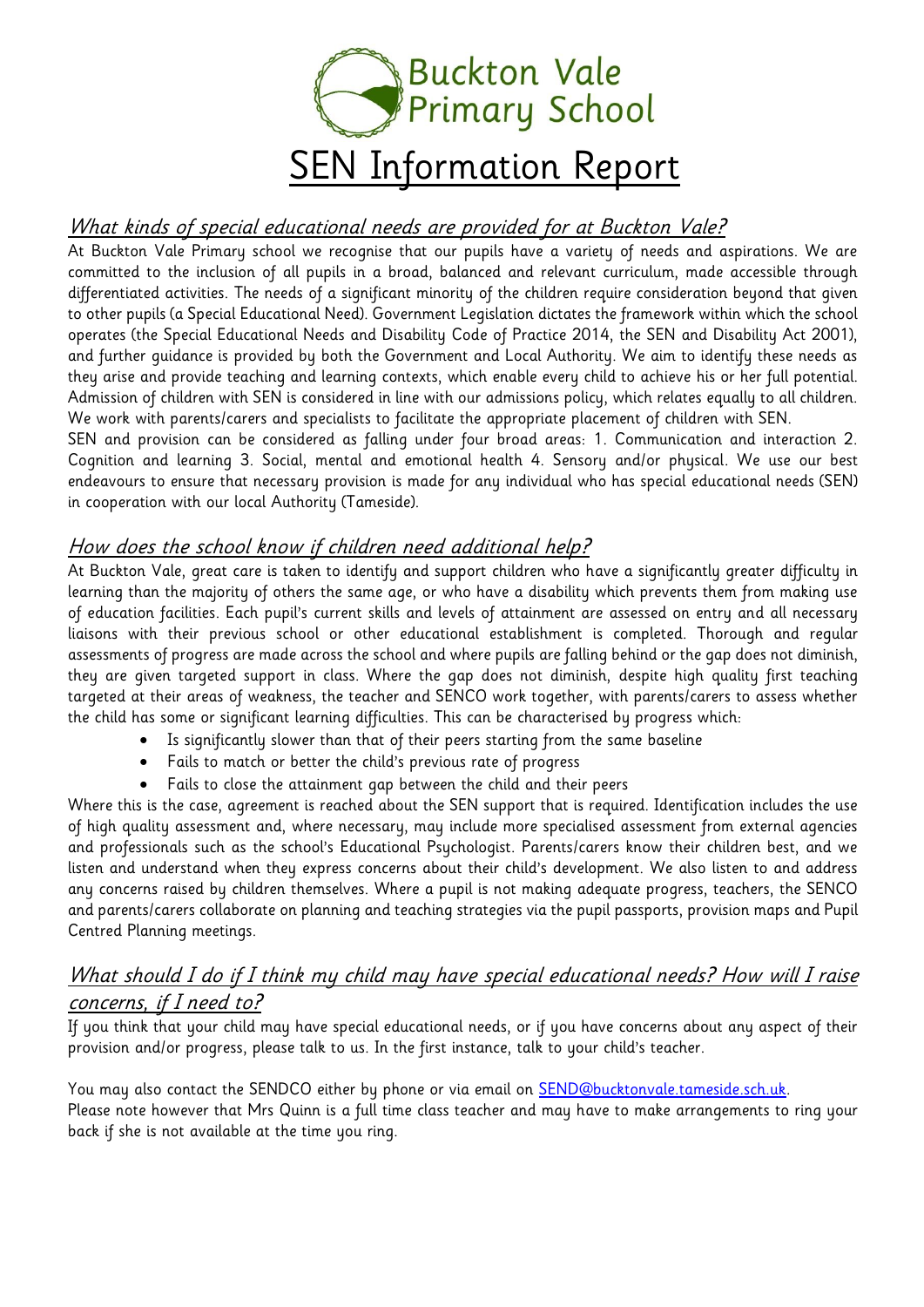All statutory policies can be viewed on the school website: <https://bucktonvale.org.uk/>

# How will both you and I know how my child is doing and how will you help me to support my child's learning?

You are welcome at any time to make an appointment with either your child's class teacher or the SENDCO to discuss your child's provision and progress and to get advice on how you can support your child at home. Parents/carers will always be informed if we begin to make SEN provision and will be invited to a meeting with the SENCO and/or class teacher to agree some targets. Consultations are held once a term with the SENDCO, class teacher and Learning Support Assistant. During these meetings, the targets are initially agreed and then reviewed a term later. In some circumstances this may be more frequently. You will get an up to date copy of the targets. Your child may also have an Education, Health Care Plan (EHCP) which will be formally reviewed at least annually in addition to the arrangements above.

# How will the school staff support my child?

Support is planned and reviewed by the SENDCO and the class teacher, in collaboration with parents/carers and the pupil themselves at the target setting meeting at the end of each term. Additional provision may take the form of additional support from within school, for example from a designated Teaching Assistant. It may also require the involvement of specialist staff or support services such as Speech and Language Therapists or the CLASS team.

## How will the curriculum be matched to my child's needs?

All members of staff at Buckton Vale set high expectations for each pupil and aim to teach the full curriculum. Teachers use appropriate assessment to set ambitious targets. Lessons are planned to address potential areas of difficulty and to ensure that there are no barriers to every child achieving. Potential areas of difficulty are identified and addressed at the outset of work.

## How is the decision made about the type and how much support my child will receive?

It is our aim to meet the needs of all children through high quality, differentiated teaching ('wave 1' support). However, we recognise that there are times when children may need additional support and/or interventions. The aim of these interventions is to support children with a view to them making accelerated progress in the area being targeted.

#### 'Wave 2' support

If it has been identified that a child needs additional support, the first step is usually for a 'wave 2' intervention to be put in to place. The majority of these interventions are done in class by either the class teacher or teaching assistant. These interventions will usually be done in small groups and will be additional to the whole class teaching ('wave 1' support). 'Wave 2' support may also come in the form of access to resources to meet the child's needs. Examples of the resources that may be made available are (but not limited to): • Reading overlays • Access to ICT • Sticker charts • Pencil grips • Phonics resources. 'Wave 3' support

If it is felt that a child needs additional support that cannot be met through 'wave 2' support then a 'wave 3' intervention may be put in to place. The majority of these interventions are done out of class by one of our learning support assistants. These interventions will be in small groups or through 1:1 support and will be additional to the whole class teaching ('wave 1' support). There are times where we may feel it is necessary to get outside agencies involved to best meet the children's needs. Many of these are provided through Tameside Pupil Services or the NHS after a referral by the class teacher or SENDCo. Any involvement with outside agencies will be done with full consultation of the child's parents.

# What support will there be for my child's overall wellbeing?

We try to support the emotional and social development of all our pupils, including those with SEND. Our staff are caring and have the wellbeing of all children as their top priority. Class teachers have responsibility for the pastoral care of every child in their class and deliver a broad programme of social and emotional educations through circle time and PHSE. Mrs Quinn is the Mental Health and Wellbeing Lead and can be contacted on the following email address: [SEND@bucktonvale.tameside.sch.uk](mailto:SEND@bucktonvale.tameside.sch.uk)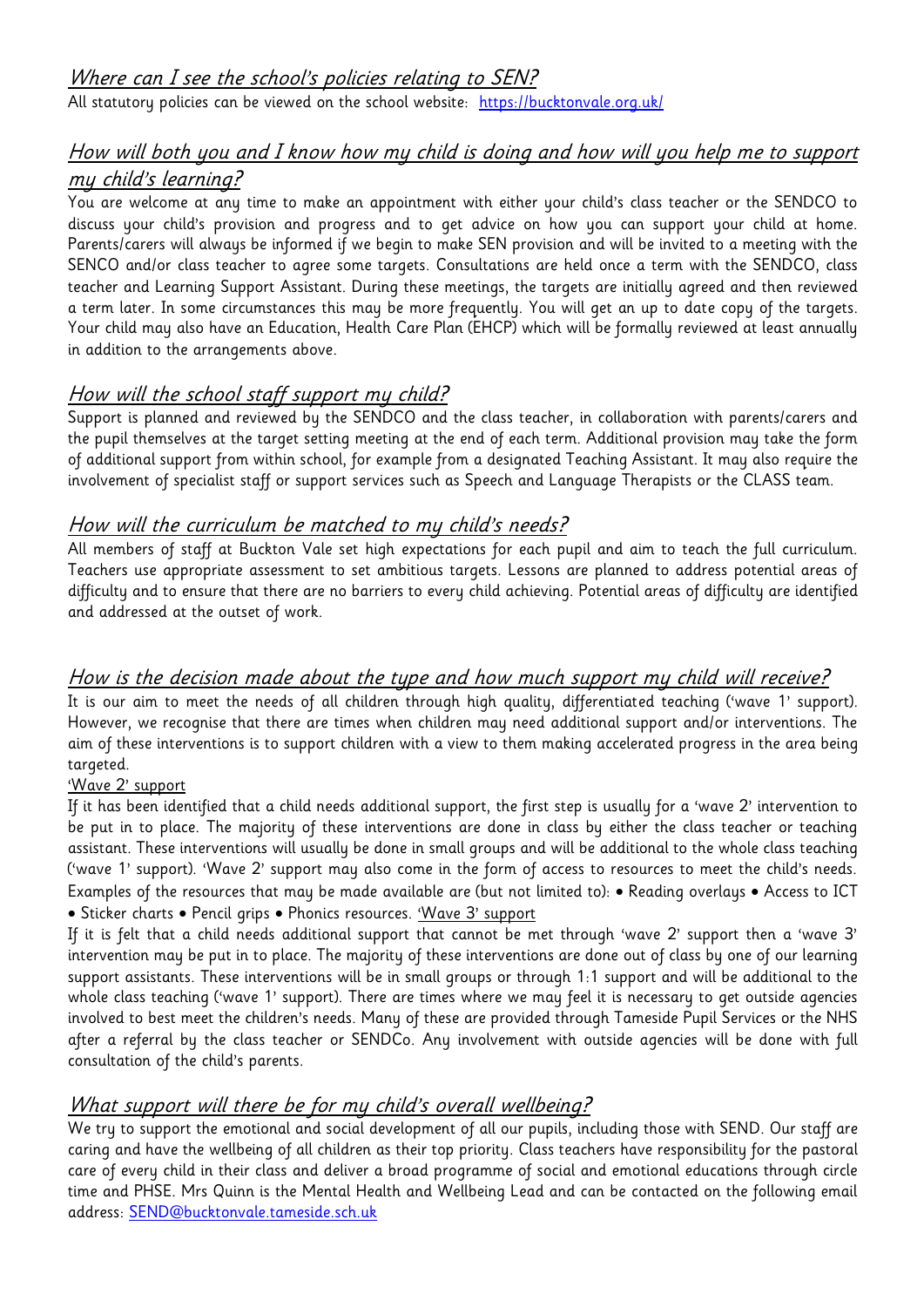# How do we know if any changes/interventions have had an impact?

The effectiveness of the support and the impact on your child's progress are reviewed at least termly. This information along with the views of parents/carers and children, forms the basis for the revision of the support. Where the SEN provision does not enable a child to make adequate progress, we work with parents/carers to request an assessment for an Educational, Health and Care Plan.

#### How will my child be included in activities outside the school classroom including school trips?

We endeavour to enable children with SEND to have access to all extra-curricular activities and school trips that are available to our pupils. This may require additional adult support and enhanced risk assessment, to ensure that everyone's health and safety is not compromised.

#### What support is there for behaviour, reducing the risk of exclusion and increasing attendance?

Buckton Vale has a comprehensive behaviour and anti-bullying policy. Where a child is perceived to be at risk of exclusion, we endeavour to work closely with parents/carers and any appropriate external agencies to introduce strategies to reduce the risk. This may include a behaviour plan. Attendance is closely monitored. Where a child's attendance is below 95% without clear medical reason, parents/carers are invited in to discuss ways to improve the attendance with the school's attendance officer Mrs Cherry. The aim of this is to avoid the need for referral to the Welfare team at Tameside who may issue fixed penalty notices in some cases.

## How does the school manage the administration of medicines?

Buckton Vale has a strict policy regarding the administration of medicines on the school site. If your child needs medication during the school day, please take the medication to the school office. You will be required to complete and sign a form, authorising school staff to administer the medication. Where this medication is a specialist medicine, such as EpiPen's and rescue medicines for epilepsy, school will ensure that all staff receive regular training from the school nursing team.

## How are the governors involved and what are their responsibilities?

The SENDCO reports to the governors on all matters relating to SEND at Buckton Vale via the SEND Link governor who is Mrs Webb Evans. She then reports back to the full governors following meetings she has with the SENDCO. The governors agree priorities for spending within the SEND budget and their overall aim is to ensure that all children receive the support they need in order to make good progress.

## What training do staff supporting SEN have?

All staff receive regular updates from the SENDCO. She in turn attends network meetings and SEND conferences as well as any SEND training that has pertinence to children at Buckton Vale. The SENDCO then cascades the information through to staff. She also attends the network meeting across the Mossley and Carrbrook Schools' Partnership to ensure that the provision and interventions are consistent across the town. Staff may also undertake specific training to meet the needs of certain pupils.

## What specialist services and expertise are available at or accessed by the school?

Collaboration between education, health and social care services is vital to us at Buckton Vale. These include, but are not limited to, the school nurse, educational psychologist, speech and language therapy, other therapies such as physiotherapy and occupational therapy, services relating to physical and mental health, specialist teachers such as hearing and vision impairment.

## How accessible is the school both indoors and outdoors?

We endeavour to enable children with SEND and their families to access all our facilities. To this end all of the school is wheelchair accessible. The ramp also has a hand rail to assist those who need it. There is a disabled toilet large enough to accommodate changing. The playground is also wheelchair accessible. We write a plan for any individual who attends Buckton Vale regularly to ensure they can access the main parts of our building necessary for them.